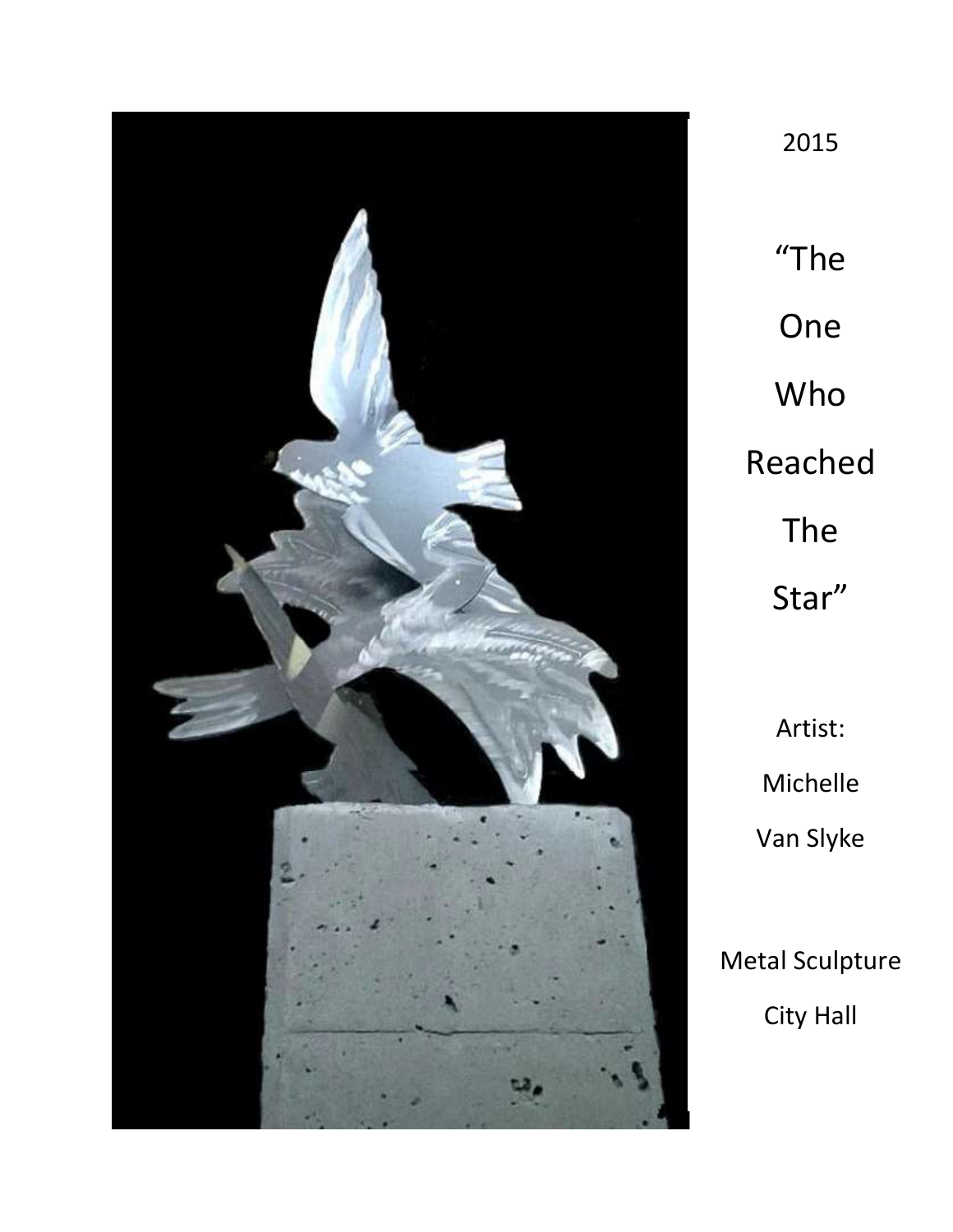

## PRESS RELEASE

#### FOR IMMEDIATE RELEASE

October 6, 2015 Contact: Barbara Jirsa 206.276.4132 or barbarajirsa@comcast.net

Sammamish Arts Commission to Present the Work of

### Michele Van Slyke and Kent Van Slyke YOU & ME | ME & YOU

October 16, 2015 – January 16, 2016



Sammamish, WA – The Sammamish Arts Commission is pleased to present the work of Kent and Michele Van Slyke in an exhibition titled YOU & ME | ME & YOU opening on October 16, 2015 in the Sammamish City Hall Commons Gallery and running through January 16, 2016. A public reception for the artists is planned for Thursday, October 22, 2015 from 6:00-8:00pm in the Commons Gallery.

This gathering of work created by husband and wife, Kent and Michele Van Slyke is proof that two artists can be exposed to the same experiences and express themselves in a very different manner.

Kent and Michele have lived and created together for 50 years, their work reflecting their life, divided between the Pacific Northwest and France and also their travels, including several trips to China where Michele taught metal sculpture 12 years ago.

Kent, with a background as a graphic designer and creative director, favors the camera and the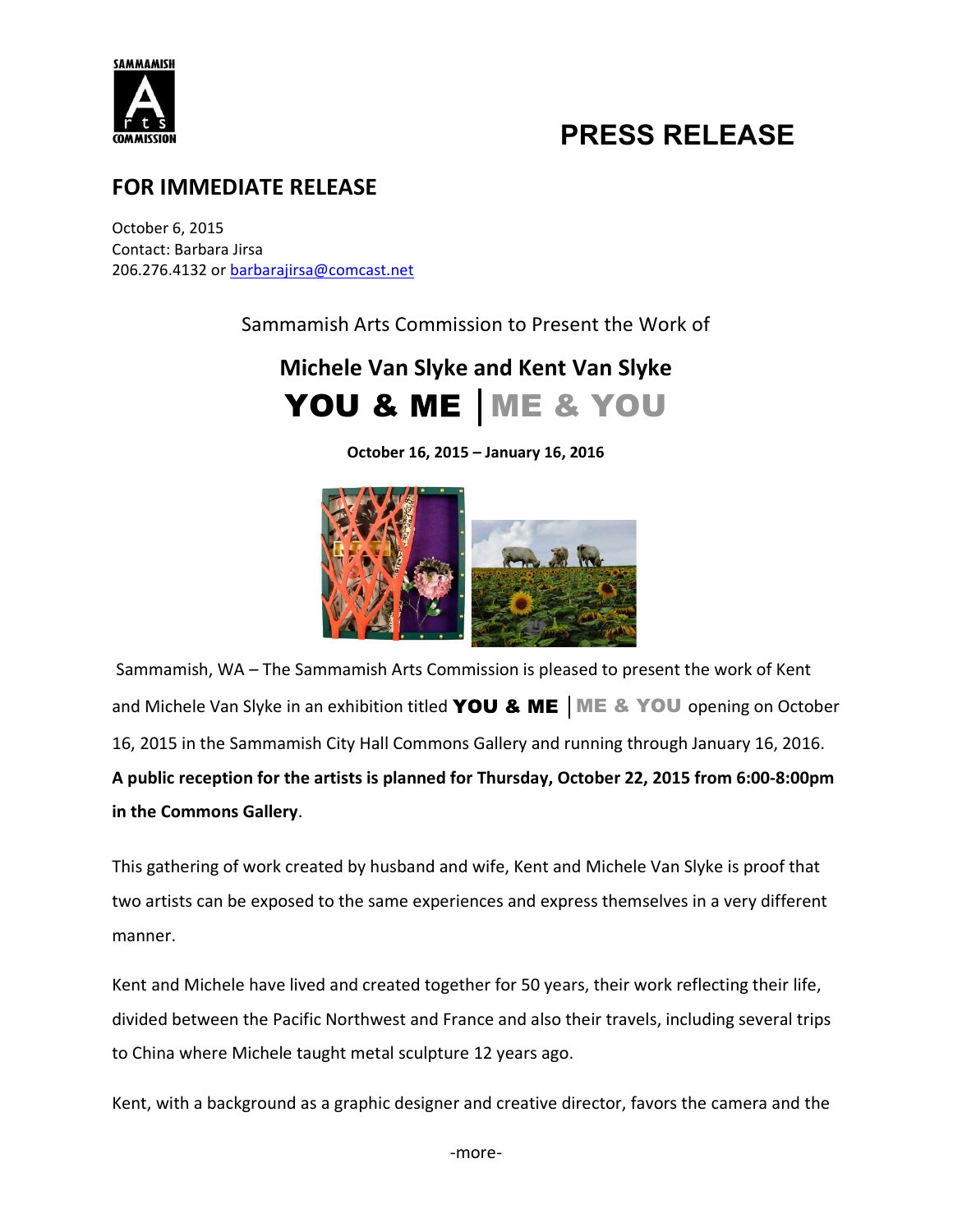computer, while Michele, who has created many public artworks in the U.S., France and Japan, as well as numerous commissions for private clients, welds and grinds steel and aluminum. They have kept a studio on Bainbridge Island for 45 years

Michele Van Slyke began soldering metal into sculptures as a college student, stepping out of traditional gender bounds. Born and raised in France, Michele studied at the Sorbonne in Paris and the University of Heidelberg in Germany. Kent founded the Island Treasure Award and together the Van Slykes helped found the Bainbridge Arts and Humanities Council.

In addition to her public art installations on Bainbridge Island, Michele also has work at Children's, Swedish, and Virginia Mason Hospitals in Seattle; the University of Washington Bothell; The Washington Park Zoo in Portland, Ore., as well as on projects in Edmonds, Lynnwood, Auburn, Kent and, further afield, Japan and China.

The exhibition is sponsored by the Sammamish Arts Commission, the City of Sammamish and 4Culture.



The Sammamish Arts Commission offers a year-round series of exhibitions in the City Hall Commons Gallery with a primary focus on regional artists. Arts Commission information website: http://www.ci.sammamish.wa.us/Group.aspx?ID=3,

Sammamish City Hall is located high atop the Sammamish Plateau, at the intersection of 228th Ave. SE and SE 8th Street. Exhibition is on view during regular City Hall hours Monday – Friday 8:30am – 5:00pm. Directions can be found on the City web site: www.ci.sammamish.wa.us.

###

Images: (L) Michele Van Slyke: 30x30" China on my mind #1 Mixed media (R) Kent Van Slyke: 20x30" Serenity Photo composition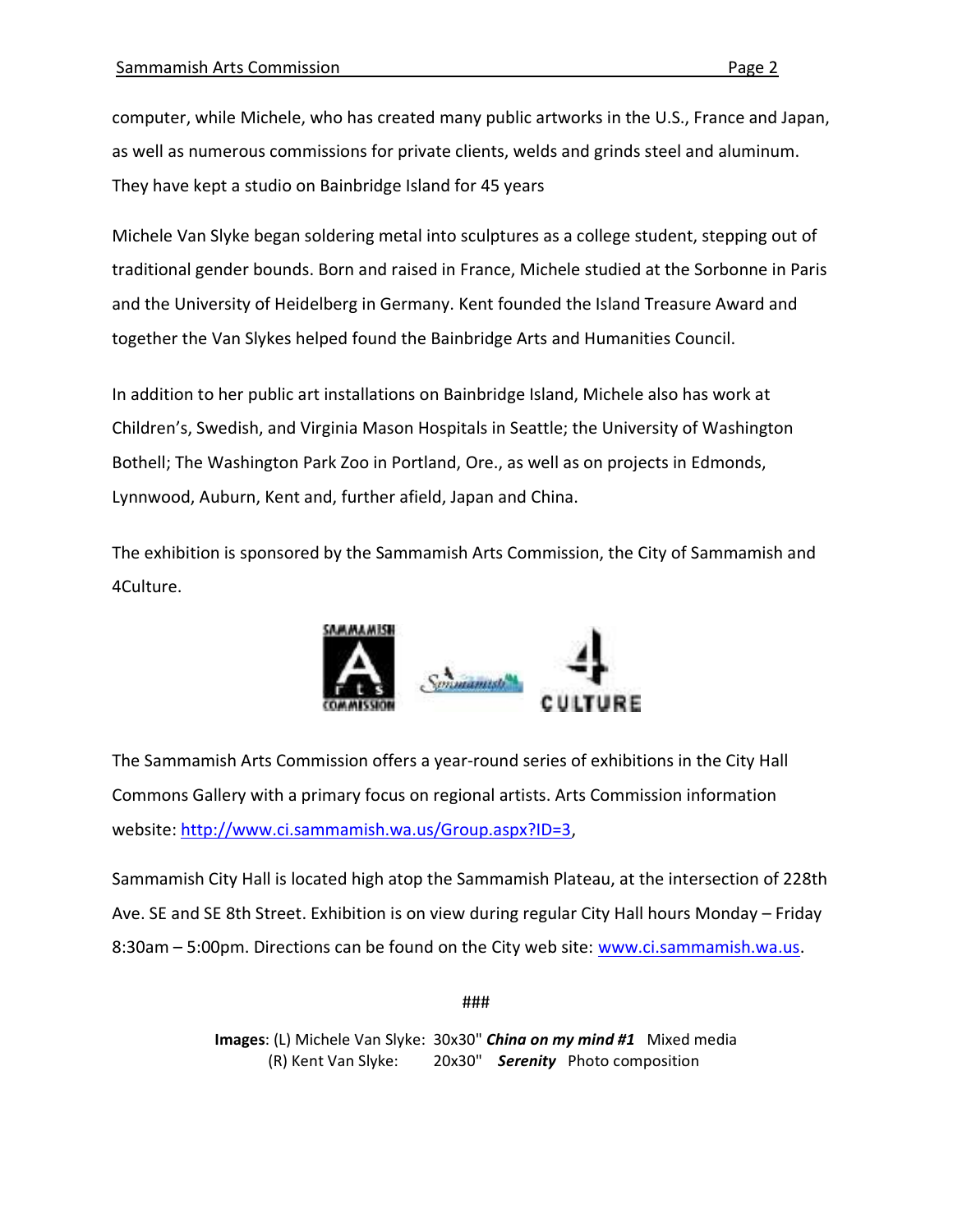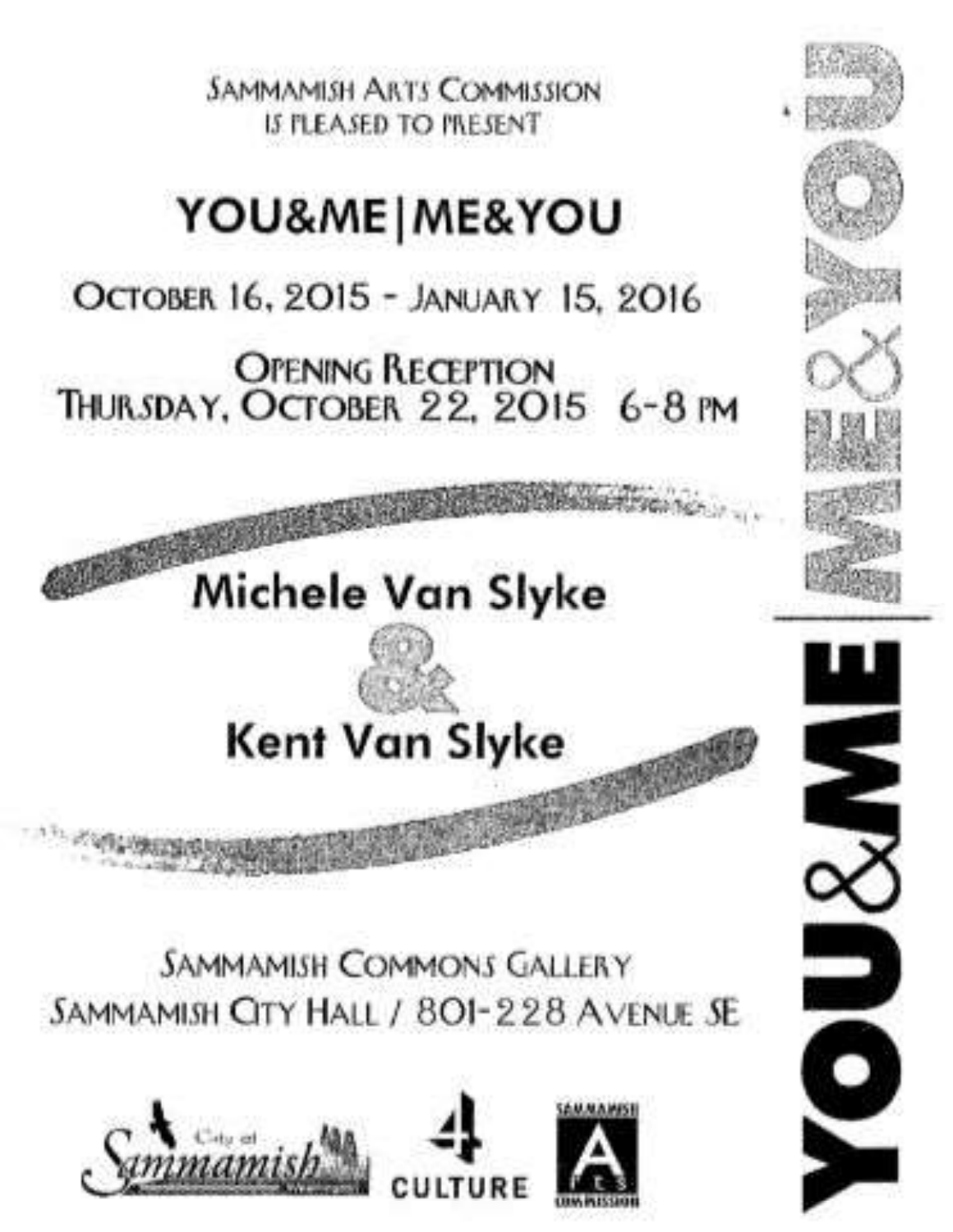